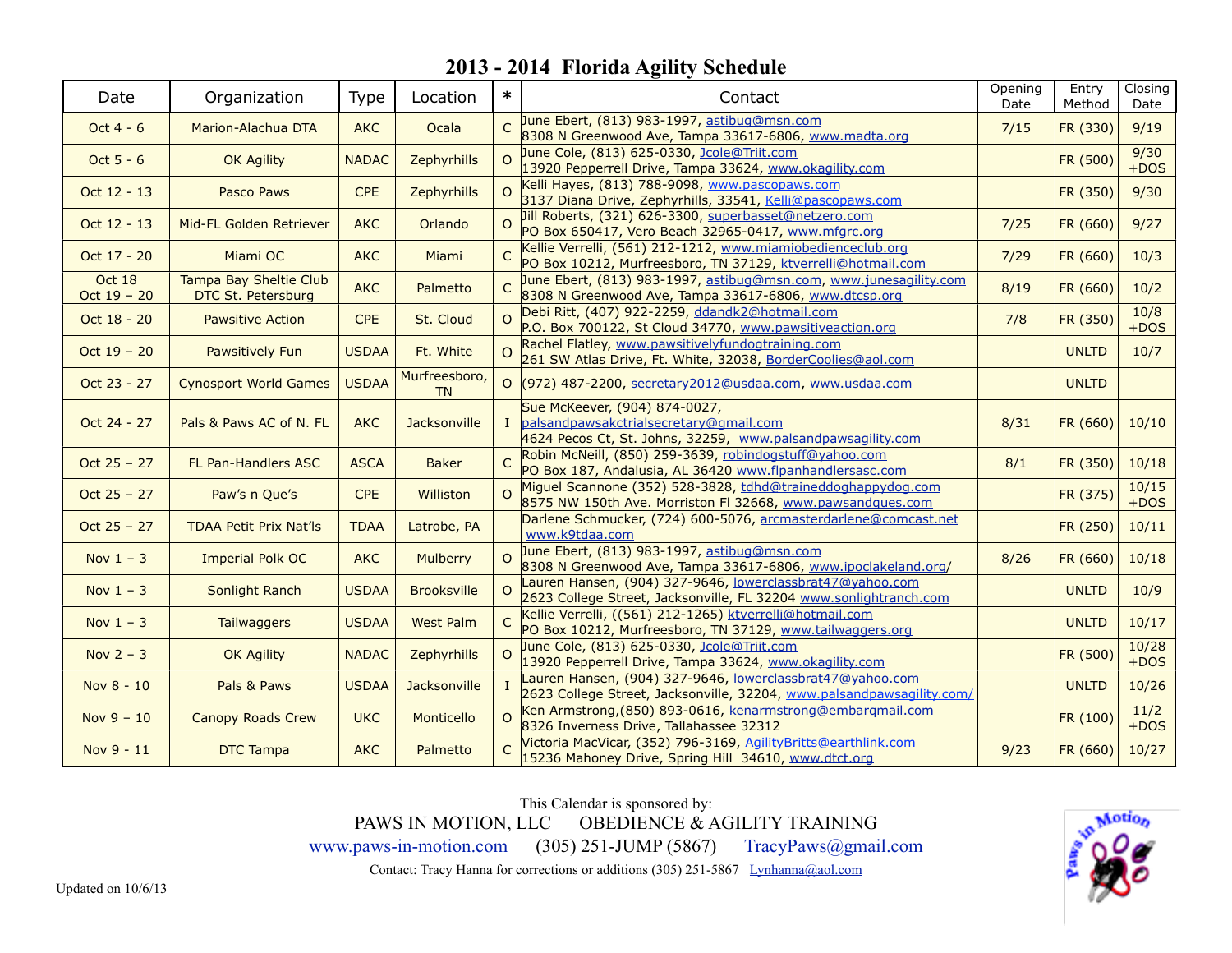| Date                           | Organization                                              | Type         | Location           | $\ast$         | Contact                                                                                                                                                                       | Opening<br>Date | Entry<br>Method          | Closing<br>Date |
|--------------------------------|-----------------------------------------------------------|--------------|--------------------|----------------|-------------------------------------------------------------------------------------------------------------------------------------------------------------------------------|-----------------|--------------------------|-----------------|
| Nov $14 - 17$                  | Tampa Bay GSD Club                                        | <b>AKC</b>   | <b>Brooksville</b> | $\Omega$       | Daniel McDonald, (239) 218-8446, machbc@qmail.com                                                                                                                             | 8/28            | FR (430)                 | 10/28           |
| Nov $15 - 17$                  | <b>Indian River DTC</b>                                   | <b>AKC</b>   | Vero Beach         | $\mathsf{C}$   | 3959 Maxine Street, Ft. Myers 33901-8524, www.sonlightranch.com<br>Eric Reese, (321) 626-3300, superbasset@netzero.com<br>PO Box 650417, Vero Beach 32965-0417, www.irdtc.org | 8/28            | FR (660)                 | 10/31           |
| Nov $15 - 17$                  | Paw's n Que's                                             | <b>CPE</b>   | Williston          | $\Omega$       | Miguel Scannone (352) 528-3828, tdhd@traineddoghappydog.com<br>8575 NW 150th Ave. Morriston FI 32668, www.pawsandques.com                                                     |                 | FR (375)                 | 11/5<br>$+DOS$  |
| Nov 22 - 24                    | <b>Upper Suncoast DTC</b>                                 | <b>AKC</b>   | <b>Tampa</b>       |                | June Ebert, (813) 983-1997, astibug@msn.com, www.usdtc.org<br>8308 N Greenwood Ave, Tampa 33617-6806, www.junesagility.com                                                    | 9/30            | FR (660)                 | 11/8            |
| Nov 22 - 24                    | Dog-On-It                                                 | <b>USDAA</b> | <b>Winter Park</b> | $\Omega$       | Lori Ainbinder, (407) 920-3916, 3gr8labs@cfl.rr.com<br>1028 Seminole Creek Drive, Oviedo 32765, www.dogonitagility.com                                                        |                 | <b>UNLTD</b>             | 11/3            |
| Nov 23 - 24                    | <b>Pawsitive Action</b>                                   | <b>CPE</b>   | St. Cloud          | $\Omega$       | Debi Ritt, (407) 922-2259, ddandk2@hotmail.com<br>P.O. Box 700122, St Cloud 34770, www.pawsitiveaction.org                                                                    |                 | FR (350)                 | 11/13<br>$+DOS$ |
| Nov 29 - Dec 1                 | <b>Five Flags DTC</b>                                     | <b>AKC</b>   | Pensacola          |                | Nancy Clinchy, (850) 982-4130, bridgeton1@mchsi.com<br>6814 Tidewater Dr, Navarre 32566, www.fiveflagsdogs.com                                                                | 10/2            | FR (600)                 | 11/15           |
| Nov 29 - Dec 1                 | Miami OC                                                  | <b>AKC</b>   | Redlands           | $\Omega$       | Lori Patterson, (561) 271-8868, www.miamiobedienceclub.org<br>5335 Havasu Ct, Lake Worth, 33467, Impatter@Impatter.com                                                        | 9/30            | FR (330)                 | 11/14           |
| Nov 29 - Dec 1                 | Sunshine Belg Terv Club                                   | <b>AKC</b>   | <b>Elkton</b>      | $\overline{C}$ | Amy Viner, (904) 571-8379, amyviner@comcast.net<br>430 South 3rd St, Macclenny 32063-2406                                                                                     | 10/16           | FR (660)                 | 11/15           |
| Nov 30 - Dec 1                 | <b>Tampa Bay Agility Club</b>                             | <b>AKC</b>   | <b>Tampa</b>       | $\overline{C}$ | Lori Ainbinder, (407) 920-3916, 3gr8labs@cfl.rr.com<br>1028 Seminole Creek Dr, Oviedo 32765, www.tampabayagilityclub.org                                                      | 9/9             | FR (330)                 | 11/16           |
| Nov 30 - Dec 1                 | <b>Cool Critters</b>                                      | <b>NADAC</b> | Valrico            |                | Ileana Nadal, (813) 653-1494, ileana@tampabay.rr.com<br>3136 Oak Tree Place, Valrico 33594, www.coolcritters.com                                                              |                 | FR (500)                 |                 |
| Dec $6 - 8$                    | Paw's n Que's                                             | <b>USDAA</b> | <b>Williston</b>   | $\Omega$       | Lauren Hansen, (904) 327-9646, lowerclassbrat47@yahoo.com<br>2623 College Street, Jacksonville, FL 32204, www.pawsandques.com                                                 |                 | <b>UNLTD</b>             | 11/26           |
| Dec $7 - 8$                    | <b>Greater Miami DC</b>                                   | <b>AKC</b>   | Miami              | $\Omega$       | Lori Patterson, (561) 967-7885, Impatter@Impatter.com<br>5335 Havasu Ct, Lake Worth, 33467, www.miamidogclub.org                                                              | 10/1            | FR (330)                 | 11/23           |
| Dec $7 - 8$                    | Sarasota OTC                                              | <b>AKC</b>   | Palmetto           | C              | Suzanne Ellis, (941) 484-4228, bmwaus@verizon.net<br>524 Serata Street, Venice 34285, www.sotcdogtraining.com                                                                 | 10/14           | FR (660)                 | 11/23           |
| Dec $6 - 8$                    | <b>Pasco Paws</b>                                         | <b>CPE</b>   | Zephyrhills        | $\Omega$       | Kelli Hayes, (813) 788-9098, www.pascopaws.com/<br>3137 Diana Drive, Zephyrhills, 33541, Kelli@pascopaws.com                                                                  |                 | FR (350)                 | 11/25           |
| Dec $13 - 15$                  | Mikamar                                                   | <b>CPE</b>   | Palm Bay           | $\Omega$       | Marie Davino, (321) 727-2949 or Ann Williams, cwilliams6@cfl.rr.com<br>701 Espanola Way, Melbourne, FL 32901, www.mikamar.net                                                 |                 | FR (300)                 | 12/2            |
| <b>Dec 13</b><br>Dec $14 - 15$ | <b>AKC Junior Competition</b><br><b>AKC</b> Invitationals | <b>AKC</b>   | Orlando            |                | I www.akc.org/invitational/2013                                                                                                                                               |                 | FR (100)<br>Invit only   |                 |
| Dec 20 - 22                    | Sonlight Ranch                                            | <b>USDAA</b> | <b>Brooksville</b> | $\Omega$       | Lauren Hansen, (904) 327-9646, lowerclassbrat47@yahoo.com<br>2623 College Street, Jacksonville, FL 32204 www.sonlightranch.com                                                |                 | <b>UNLTD</b>             | 10/9            |
| $Dec 27 - 29$<br>Dec 30 - 31   | DTC St. Petersburg<br>Sunshine PW Corgi Club              | <b>AKC</b>   | Palmetto           |                | June Ebert, (813) 983-1997, astibug@msn.com, www.junesagility.com<br>8308 N Greenwood Ave, Tampa 33617-6806, www.dtcsp.org                                                    | 10/14           | <b>UNLTD</b><br>FR (660) | 12/7            |
| Dec 27 - 29                    | Paw's n Que's                                             | <b>CPE</b>   | Williston          | $\overline{O}$ | Miguel Scannone (352) 528-3828, tdhd@traineddoghappydog.com<br>8575 NW 150th Ave. Morriston 32668, www.pawsandques.com                                                        |                 | FR (375)                 | 12/17<br>$+DOS$ |
| Dec 27 - 30                    | <b>OK Agility</b>                                         | <b>NADAC</b> | Zephyrhills        | $\Omega$       | June Cole, (813) 625-0330, Jcole@Triit.com<br>13920 Pepperrell Drive, Tampa 33624, www.okagility.com                                                                          |                 | FR (750)                 | 12/23<br>$+DOS$ |
| Dec 28 - 31                    | Tailwaggers Agility Club                                  | <b>AKC</b>   | W. Palm Beach      | $\Omega$       | Kellie Verrelli, ((561) 212-1265) ktverrelli@hotmail.com<br>PO Box 10212, Murfreesboro, TN 37129, www.tailwaggers.org                                                         | 9/30            | FR (660)                 | 12/13           |

• Tentative event or Corresponding dates. Check with Host club for verification. \*  $\degree$ C=Covered arena, O = Outdoors on grass, I = Indoors & a/c Entry method: FR = First Received(limit); RD = Random Draw-Date (limit); DOS = Entries taken thru day of show if numerical limits haven't been met For more info go to: [www.cleanrun.com/index.cfm?fuseaction=events.home](http://www.cleanrun.com/index.cfm?fuseaction=events.home) or [www.agilityevents.net](http://www.agilityevents.net) or contact the individual sanctioning organization at: [www.akc.org](http://www.akc.org) or [www.asca.org](http://www.asca.org/events/eventcalender) or [www.k9cpe.com](http://www.k9cpe.com/events.htm) or [www.nadac.com](http://www.nadac.com/afrm/trial-calendar.asp) or [www.k9tdaa.com](http://www.k9tdaa.com) or [www.ukcdogs.com](http://www.ukcdogs.com/Upcoming.nsf/EventView?Open&Group=DogEvents&Type=M) or [www.usdaa.com](http://www.usdaa.com/events.cfm)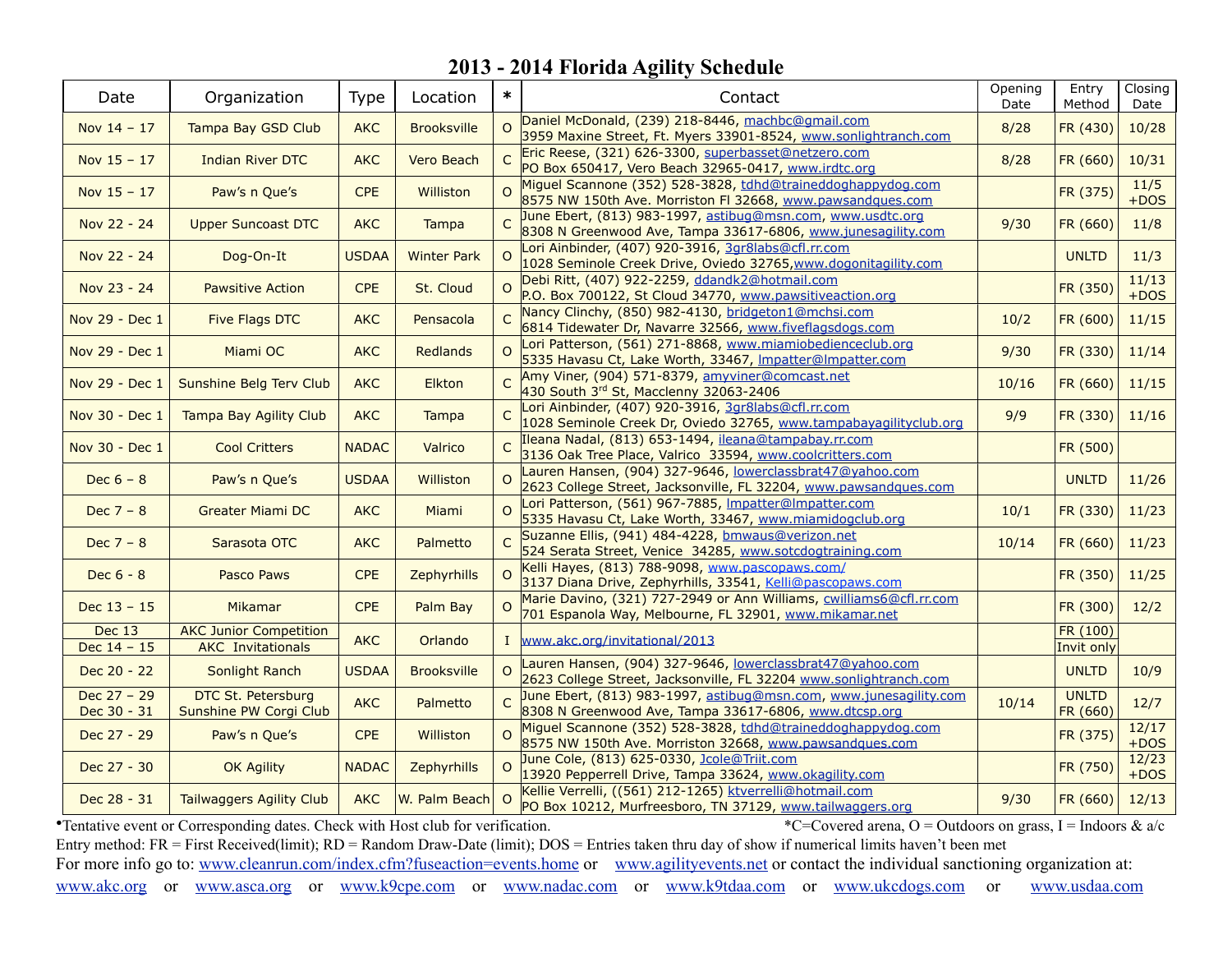| Date                  | Organization                       | Type                  | Location            | $\ast$         | Contact                                                                                                                          | Opening<br>Date | Entry<br>Method | Closing<br>Date |
|-----------------------|------------------------------------|-----------------------|---------------------|----------------|----------------------------------------------------------------------------------------------------------------------------------|-----------------|-----------------|-----------------|
|                       |                                    |                       |                     |                | 2014                                                                                                                             |                 |                 |                 |
| Jan $3 - 5$           | Pensacola DFA                      | AKC                   | Pensacola           |                | Winona Leard, (334) 857-3531, nonaleard@comcast.net<br>61 Hillside Lane, Mobile, AL 36608-1303, www.pensacoladogs.org            | 10/23           | FR (330)        | 12/18           |
| Jan $3 - 5$           | Greater Ocala DC                   | <b>AKC</b>            | Ocala               | $\Omega$       | June Ebert, (813) 983-1997, astibug@msn.com www.ocaladogclub.com<br>8308 N Greenwood Ave, Tampa 33617-6806, www.junesagility.com | 11/4            | FR (660)        | 12/18           |
| Jan $3 - 5$           | Pawsitive Action                   | <b>CPE</b>            | St. Cloud           | $\Omega$       | Debi Ritt, (407) 922-2259, ddandk2@hotmail.com<br>P.O. Box 700122, St Cloud 34770, www.pawsitiveaction.org                       |                 | FR (350)        | 12/33<br>$+DOS$ |
| Jan $4-5$             | Cool Critters                      | <b>NADAC</b><br>games | Valrico             | $\Omega$       | Ileana Nadal, (813) 653-1494, ileana@tampabay.rr.com<br>3136 Oak Tree Place, Valrico 33594, www.coolcritters.com                 |                 | FR (500)        |                 |
| $Jan 9 - 12$          | Tampa Bay GSD Club                 | AKC                   | <b>Brooksville</b>  | $\Omega$       | Daniel McDonald, (239) 218-8446, machbc@gmail.com<br>3959 Maxine Street, Ft. Myers 33901-8524, www.sonlightranch.com             | 10/16           | FR (330)        | 12/16           |
| Jan $10 - 12$         | DOC Hollywood                      | <b>AKC</b>            | Davie               |                | Jenny Cronin, (561) 827-5489, www.dogclubofhollywood.com<br>3645 Dorrit Ave, Boynton Bch 33436-2741, gogators11@aol.com          | 11/4            | FR (660)        | 12/27           |
| Jan 10 - 12           | Mikamar                            | CPE                   | Palm Bay            | $\Omega$       | Marie Davino, (321) 727-2949 or Ann Williams, cwilliams6@cfl.rr.com<br>701 Espanola Way, Melbourne, FL 32901, www.mikamar.net    |                 | FR (275)        | 12/30           |
| Jan 17 - 20           | Palm Bay Agility Club              | AKC                   | Vero Beach          | $\mathsf{C}$   | Lori Patterson, (561) 967-7885, Impatter@Impatter.com<br>5335 Havasu Ct, Lake Worth, 33467, www.pbac.org                         | 10/30           | FR (660)        | 1/2             |
| Jan $17 - 19$         | Dog-On-It                          | <b>USDAA</b>          | <b>Winter Park</b>  | $\Omega$       | Lori Ainbinder, (407) 920-3916, 3gr8labs@cfl.rr.com<br>1028 Seminole Creek Drive, Oviedo 32765, www.dogonitagility.com/          |                 | <b>UNLTD</b>    | 1/6             |
| Jan 18 - 19           | <b>Upper Suncoast DTC</b>          | AKC                   | Tampa               | $\overline{C}$ | June Ebert, (813) 983-1997, astibug@msn.com<br>8308 N Greenwood Ave, Tampa 33617-6806, www.usdtc.org                             |                 | FR (330)        |                 |
| Jan 23 - 26           | Miami OC                           | AKC                   | Miami               | $\mathsf{C}$   | Kellie Verrelli, (561) 212-1212, www.miamiobedienceclub.org<br>PO Box 10212, Murfreesboro, TN 37129, ktverrelli@hotmail.com      | 10/10           | FR (660)        | 1/9             |
| Jan 24 - 26           | OC of Daytona                      | <b>AKC</b>            | New Smyrna<br>Beach |                | June Ebert, (813) 983-1997, astibug@msn.com<br>8308 N Greenwood Ave, Tampa 33617-6806, www.junesagility.com                      |                 | FR (660)        |                 |
| Jan 24 - $26^{\circ}$ | FL Pan-Handlers ASC                | <b>ASCA</b>           | Baker               | $\overline{C}$ | Robin McNeill, (850) 259-3639, robindogstuff@yahoo.com<br>1115 First Av Bellwood, Andalusia, AL 36421 www.flpanhandlersasc.com   |                 | FR (350)        |                 |
| Jan 24 - 26           | Paw's n Que's                      | CPE                   | Williston           | $\Omega$       | Miguel Scannone (352) 528-3828, tdhd@traineddoghappydog.com<br>8575 NW 150th Ave. Morriston FI 32668, www.pawsandques.com        |                 | FR (375)        | 1/14<br>$+DOS$  |
| Jan 24 - 26           | OK Agility                         | <b>NADAC</b>          | Zephyrhills         | $\Omega$       | June Cole, (813) 625-0330, Jcole@Triit.com<br>13920 Pepperrell Drive, Tampa 33624, www.okagility.com                             |                 |                 |                 |
| Jan 30 - Feb 2        | Pals & Paws                        | <b>AKC</b>            | Jacksonville        |                | Lauren Hansen, (904) 327-9646, lowerclassbrat47@yahoo.com<br>2623 College St, Jacksonville, FL 32204, www.palsandpawsagility.com |                 | FR (660)        |                 |
| $Feb 1 - 2$           | Tampa Bay Agility Club             | <b>AKC</b>            | Tampa               |                | Jill Roberts, (321) 626-3300, superbasset@netzero.com<br>PO Box 650417, Vero Beach 32965-0417, www.tampabayagilityclub.org       |                 | FR (330)        | 1/18            |
| $Feb - 10$            | <b>Free Spirit Training Center</b> | <b>USDAA</b>          | Miami               |                | $\theta$ event cancelled                                                                                                         |                 |                 |                 |
| $Feb 7 - 9$           | Indian River DTC                   | AKC                   | Palm Bay            |                | Jill Roberts, (321) 626-3300, superbasset@netzero.com<br>PO Box 650417, Vero Beach 32965-0417, www.irdtc.org                     | 11/14           | FR (660)        | 1/23            |
| Feb $7 - 9$           | Marion-Alachua DTA                 | AKC                   | Ocala               | $\overline{C}$ | June Ebert, (813) 983-1997, astibug@msn.com<br>8308 N Greenwood Ave, Tampa 33617-6806, www.madta.org/                            | 11/20           | FR (330)        | 1/22            |
| Feb $14 - 16$         | OTC Palm Beach County              | AKC                   | Davie               | $\mathsf{C}$   | Lori Patterson, (561) 967-7885, Impatter@Impatter.com<br>5335 Havasu Ct, Lake Worth, 33467, www.otcpbc.org                       | 12/1            | FR (660)        | 1/30            |

This Calendar is sponsored by:

PAWS IN MOTION, LLC OBEDIENCE & AGILITY TRAINING

[www.paws-in-motion.com](http://www.paws-in-motion.com) (305) 251-JUMP (5867) [TracyPaws@gmail.com](mailto:TracyPaws@gmail.com)

Contact: Tracy Hanna for corrections or additions (305) 251-5867 [Lynhanna@aol.com](mailto:Lynhanna@aol.com)

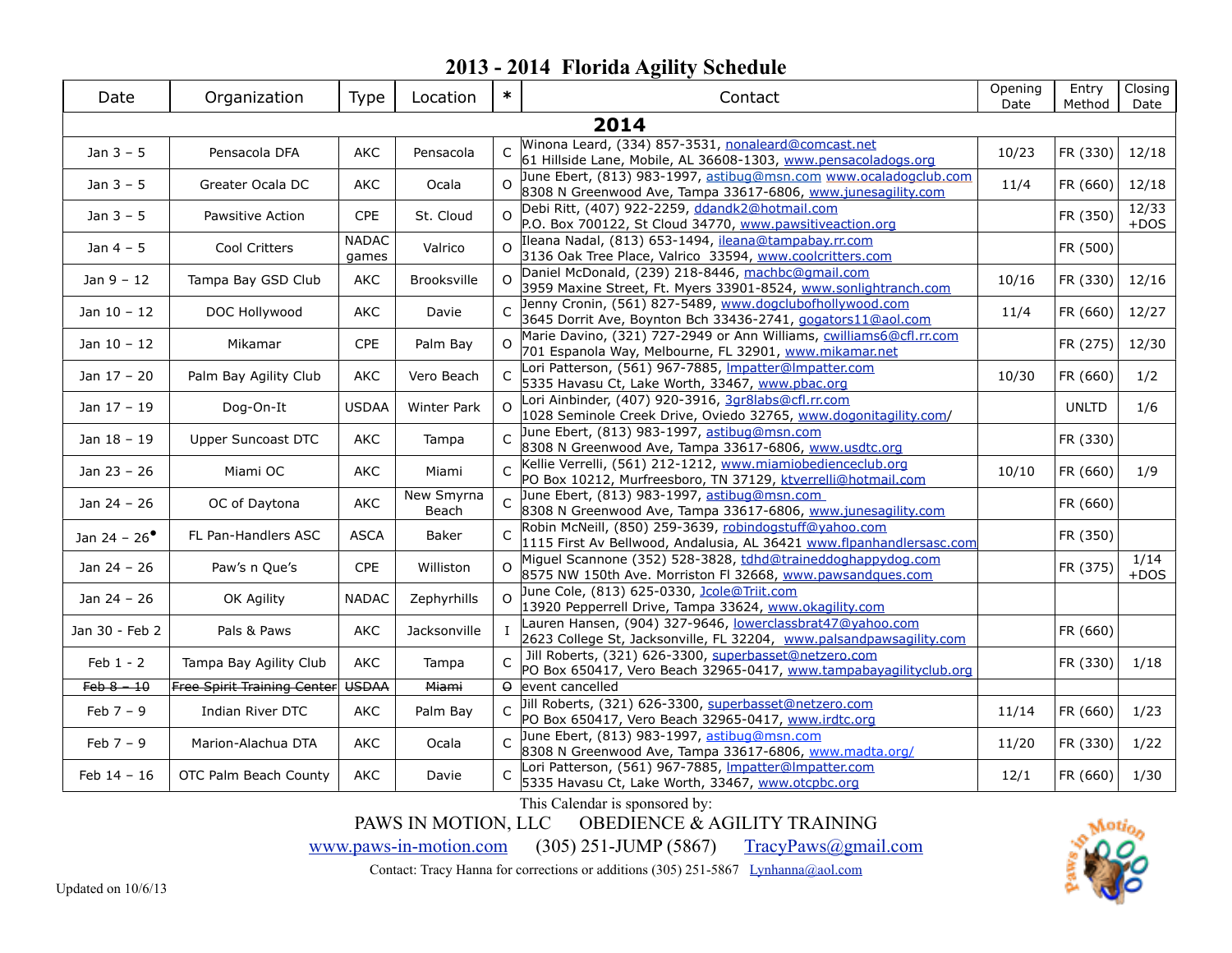| Date                  | Organization             | <b>Type</b>  | Location     | $\ast$       | Contact                                                                                                                           | Opening<br>Date | Entry<br>Method | Closing<br>Date |
|-----------------------|--------------------------|--------------|--------------|--------------|-----------------------------------------------------------------------------------------------------------------------------------|-----------------|-----------------|-----------------|
| Feb 14 - 16           | Paw's n Que's            | CPE          | Williston    | $\Omega$     | Miguel Scannone (352) 528-3828, tdhd@traineddoghappydog.com<br>8575 NW 150th Ave. Morriston FI 32668, www.pawsandques.com         |                 | FR (375)        | 2/4<br>$+DOS$   |
| $Feb 14 - 16$         | Five Flags DTC           | AKC          | Pensacola    | $\subset$    | Tami Grinstead, (850) 501-5778, tsyorkieland@aol.com<br>7748 Folkstone Dr, Pensacola 32514, www.fiveflagsdogs.com                 | 12/18           | FR (330)        | 1/31            |
| $Feb 15 - 16$         | Tampa Bay Agility Club   | AKC          | Tampa        |              | Jill Roberts, (321) 626-3300, superbasset@netzero.com<br>PO Box 650417, Vero Beach 32965-0417 www.tampabayagilityclub.org         | 11/11           | FR (330)        | 2/1             |
| $Feb 15 - 16$         | FL. Aus. Shepherd Club   | <b>ASCA</b>  | Zephyrhills  | $\Omega$     | Kelli Hayes, (813) 788-9098, www.pascopaws.com/<br>3137 Diana Drive, Zephyrhills, 33541, Kelli@pascopaws.com                      |                 | FR (350)        |                 |
| Feb $15 - 16$         | Cool Critters            | <b>TDAA</b>  | Valrico      | $\Omega$     | Ileana Nadal, (813) 653-1494, ileana@tampabay.rr.com<br>3136 Oak Tree Place, Valrico 33594, www.coolcritters.com                  |                 |                 |                 |
| $Feb 21 - 23$         | Ochlockonee River KC     | AKC          | Tallahassee  | $\Omega$     | Amy Viner, (904) 571-8379, amyviner@comcast.net<br>430 South 3rd Street, Macclenny 32063-2406, www.orkc.com                       | 12/4            | FR (330         | 2/6             |
| Feb 22 - 23           | Pasco Paws               | CPE          | Zephyrhills  |              | Kelli Hayes, (813) 788-9098, www.pascopaws.com/<br>3137 Diana Drive, Zephyrhills, 33541, Kelli@pascopaws.com                      |                 | FR (350)        | 2/11            |
| $Feb 21 - 23$         | <b>Treasure Coast KC</b> | AKC          | Vero Beach   | C            | Lori Ainbinder, (407) 920-3916, www.treasurecoastkennelclub.org/<br>1028 Seminole Creek Dr, Oviedo 32765, 3gr8labs@cfl.rr.com     |                 | FR (660)        |                 |
| Feb 22 - 23           | Pawsitively Fun          | <b>USDAA</b> | Ft. White    | $\Omega$     | Rachel Flatley, www.pawsitivelyfundogtraining.com<br>261 SW Atlas Drive, Ft. White, 32038, BorderCoolies@aol.com                  |                 | <b>UNLTD</b>    | 2/10            |
| Feb 28 - Mar 2        | Pawsitive Action         | <b>CPE</b>   | St. Cloud    | $\Omega$     | Debi Ritt, (407) 922-2259, ddandk2@hotmail.com<br>P.O. Box 700122, St Cloud 34770, www.pawsitiveaction.org                        |                 | FR (250)        | 2/19            |
| Feb 28 - Mar 2        | Imperial Polk OC         | AKC          | Mulberry     | $\Omega$     | June Ebert, (813) 983-1997, astibug@msn.com, www.junesagility.com<br>8308 N Greenwood Ave, Tampa 33617-6806, www.ipoclakeland.org |                 | FR (660)        |                 |
| Mar $1 - 2$           | OK Agility               | <b>NADAC</b> | Zephyrhills  | $\Omega$     | June Cole, (813) 625-0330, Jcole@Triit.com<br>13920 Pepperrell Drive, Tampa 33624, www.okagility.com                              |                 |                 |                 |
| Mar $1 - 2$           | Pawsitively Fun          | <b>USDAA</b> | Ft. White    | $\Omega$     | Rachel Flatley, www.pawsitivelyfundogtraining.com<br>261 SW Atlas Drive, Ft. White, 32038, BorderCoolies@aol.com                  |                 | <b>UNLTD</b>    | 2/17            |
| Mar 6 - 9             | Miami OC                 | AKC          | Miami        | C            | Lori Patterson, (561) 967-7885, Impatter@Impatter.com<br>5335 Havasu Ct, Lake Worth, 33467, www.miamiobedienceclub.org            | 12/2            | FR (660)        | 2/19            |
| Mar 7 - 9             | Pals & Paws              | USDAA        | Jacksonville | C            | Liza Klosterman, (904) 635-8069, www.palsandpawsagility.com<br>718 Dove Creek Circle, Orange Park 32073, agilepudelz@comcast.net  |                 | <b>UNLTD</b>    | 2/21            |
| Mar 7 - 9             | DTC St. Petersburg       | AKC          | Palmetto     | C            | June Ebert, (813) 983-1997, astibug@msn.com, www.junesagility.com<br>8308 N Greenwood Ave, Tampa 33617-6806, www.dtcsp.org        | 1/2             | FR (660)        | 2/21            |
| Mar 14 - 16           | Paw's n Que's            | CPE          | Williston    | $\Omega$     | Miguel Scannone (352) 528-3828, tdhd@traineddoghappydog.com<br>8575 NW 150th Ave. Morriston FI 32668, www.pawsandques.com         |                 | FR (375)        | 3/4<br>$+DOS$   |
| Mar 14 - 16           | Dog-On-It                | <b>USDAA</b> | Winter Park  | $\Omega$     | Lori Ainbinder, (407) 920-3916, 3gr8labs@cfl.rr.com<br>1028 Seminole Creek Drive, Oviedo 32765, www.dogonitagility.com/           |                 | <b>UNLTD</b>    |                 |
| Mar $15 - 16^{\circ}$ | Mid-FL Dalmatian Club    | AKC          | Brooksville  | $\Omega$     | Carol Lukes, (813) 737-2473, www.midfloridadalmatianclub.webs.com<br>PO Box 452 Durant, fl 33530-0452, weims3@gte.net             |                 | FR (330)        |                 |
| Mar 15 - 16           | Canopy Roads Crew        | <b>UKC</b>   | Monticello   | $\Omega$     | Ken Armstrong, (850) 893-0616, kenarmstrong@embargmail.com<br>8326 Inverness Drive, Tallahassee 32312                             |                 | FR (200)        | <b>DOS</b>      |
| Mar 22 - $23^{\circ}$ | Sarasota OTC             | AKC          | Palmetto     | $\mathsf{C}$ | Suzanne Ellis, (941) 484-4228, bmwaus@verizon.net<br>524 Serata Street, Venice 34285-3129, www.sotcdogtraining.com                |                 | FR (660)        |                 |
| Mar 22 - 23           | Cool Critters            | <b>NADAC</b> | Valrico      |              | Ileana Nadal, (813) 653-1494, ileana@tampabay.rr.com<br>3136 Oak Tree Place, Valrico 33594, www.coolcritters.com                  |                 | FR (500)        |                 |

• Tentative event or Corresponding dates. Check with Host club for verification. \* C=Covered arena, O = Outdoors on grass, I = Indoors & a/c Entry method: FR = First Received(limit); RD = Random Draw-Date (limit); DOS = Entries taken thru day of show if numerical limits haven't been met For more info go to: [www.cleanrun.com/index.cfm?fuseaction=events.home](http://www.cleanrun.com/index.cfm?fuseaction=events.home) or [www.agilityevents.net](http://www.agilityevents.net) or contact the individual sanctioning organization at: [www.akc.org](http://www.akc.org) or [www.asca.org](http://www.asca.org/events/eventcalender) or [www.k9cpe.com](http://www.k9cpe.com/events.htm) or [www.nadac.com](http://www.nadac.com/afrm/trial-calendar.asp) or [www.k9tdaa.com](http://www.k9tdaa.com) or [www.ukcdogs.com](http://www.ukcdogs.com/Upcoming.nsf/EventView?Open&Group=DogEvents&Type=M) or [www.usdaa.com](http://www.usdaa.com/events.cfm)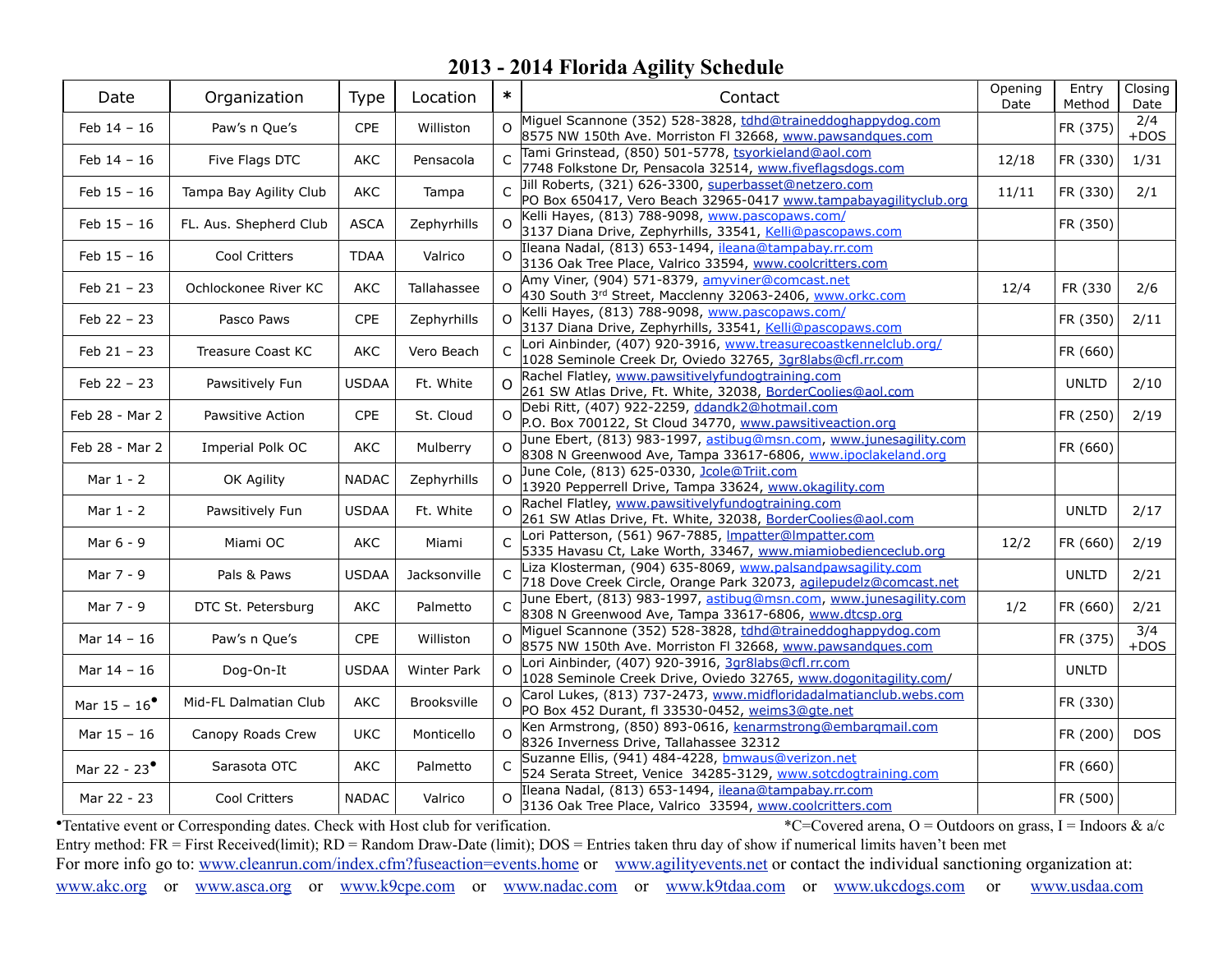This Calendar is sponsored by: PAWS IN MOTION, LLC OBEDIENCE & AGILITY TRAINING [www.paws-in-motion.com](http://www.paws-in-motion.com) (305) 251-JUMP (5867) [TracyPaws@gmail.com](mailto:TracyPaws@gmail.com) Contact: Tracy Hanna for corrections or additions (305) 251-5867 [Lynhanna@aol.com](mailto:Lynhanna@aol.com)

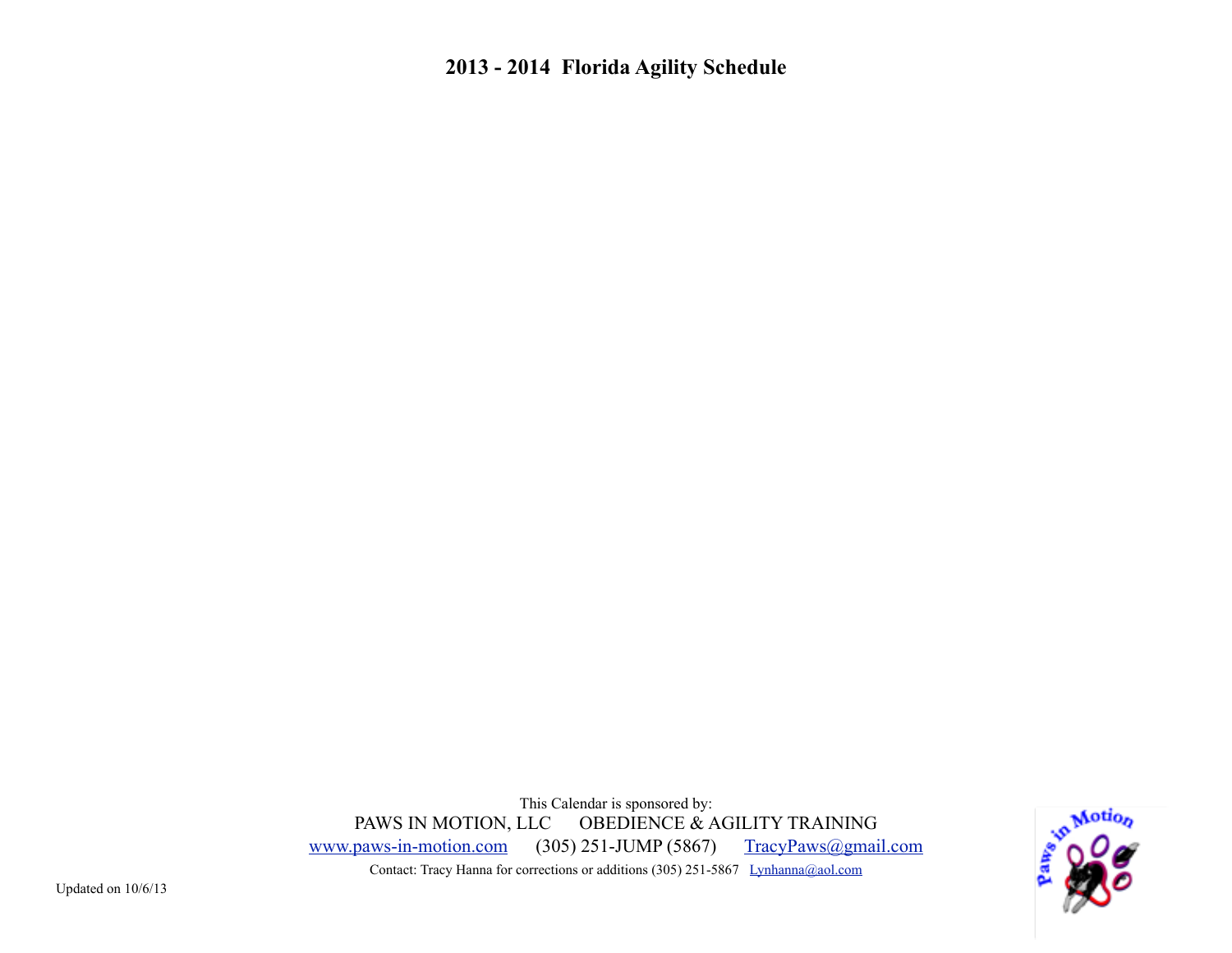| Date                            | Organization           | Type                  | Location            | $\ast$       | Contact                                                                                                                        | Opening<br>Date | Entry<br>Method | Closing<br>Date |
|---------------------------------|------------------------|-----------------------|---------------------|--------------|--------------------------------------------------------------------------------------------------------------------------------|-----------------|-----------------|-----------------|
| Mar 27 - 30                     | <b>AKC</b> Nationals   | AKC                   | Harrisburg, PA      | C            | www.akc.org/events/agility/national_agility_championship/                                                                      |                 |                 |                 |
| Mar 28 - 30                     | DTC Tampa              | AKC                   | Palmetto            | C            | Carol Lukes, (813)737-2473, weims3@gte.net<br>PO Box 452 Durant, fl 33530, www.dtct.org                                        | 2/10            | FR (660)        | 3/12            |
| Mar 28 - 30                     | Paw's n Que's          | <b>USDAA</b>          | Williston           | $\Omega$     | Lauren Hansen, (904) 327-9646, lowerclassbrat47@yahoo.com<br>2623 College Street, Jacksonville, FL 32204, www.pawsandques.com  |                 | <b>UNLTD</b>    | 3/18            |
| Apr $3 - 6^{\circ}$             | Palm Bay AC            | AKC                   | Vero Beach          | $\mathsf{C}$ | www.pbac.org                                                                                                                   |                 | FR (660)        |                 |
| Apr 4 - 6                       | Paw's n Que's          | <b>CPE</b>            | Williston           | $\Omega$     | Miguel Scannone (352) 528-3828, tdhd@traineddoghappydog.com<br>8575 NW 150th Ave. Morriston FI 32668, www.pawsandques.com      |                 | FR (375)        | 3/25<br>$+DOS$  |
| Apr $4-6$                       | OK Agility             | <b>NADAC</b>          | Zephyrhills         |              | June Cole, (813) 625-0330, Jcole@Triit.com<br>13920 Pepperrell Drive, Tampa 33624, www.okagility.com                           |                 |                 |                 |
| Apr $11 - 13$                   | Pasco Paws             | CPE                   | Zephyrhills         | $\Omega$     | Kelli Hayes, (813) 788-9098, www.pascopaws.com/<br>3137 Diana Drive, Zephyrhills, 33541, Kelli@pascopaws.com                   |                 | FR (350)        | 3/31            |
| Apr $12 - 13^{\circ}$           | Marion-Alachua DTA     | <b>UKC</b>            | Ocala               | $\Omega$     | Susan Trotto, (352) 347-2989, woofs5@aol.com<br>23201 NE 103rd Ave, Fort McCoy FL 32134, www.madta.org/                        |                 | FR (200)        |                 |
| Apr 10 - 13                     | Tampa Bay GSD Club     | AKC                   | Brooksville         |              | Daniel McDonald, (239) 218-8446, machbc@gmail.com<br>3959 Maxine Street, Ft. Myers 33901-8524, www.sonlightranch.com           |                 | FR (330)        |                 |
| Apr 18 - 20                     | Tailwaggers            |                       | USDAA W. Palm Beach | $\mathsf{C}$ | Paula Kvarnberg, (561) 319-2591, 4sheltieagility@gmail.com<br>www.tailwaggers.org                                              |                 | <b>UNLTD</b>    | 4/3             |
| Apr 19 - 20                     | Cool Critters          | TDAA/<br><b>NADAC</b> | Palmetto            | $\subset$    | Ileana Nadal, (813) 653-1494, ileana@tampabay.rr.com<br>3136 Oak Tree Place, Valrico 33594, www.coolcritters.com               |                 | FR (500)        |                 |
| Apr 25 - 27 <sup>°</sup>        | Mikamar                | CPE                   | Palm Bay            |              | Marie Davino, (321) 727-2949 or Ann Williams, cwilliams6@cfl.rr.com<br>701 Espanola Way, Melbourne, FL 32901, www.mikamar.net  |                 | FR (275)        |                 |
| Apr 25 - 27                     | Upper Suncoast DTC     | AKC                   | Palmetto            |              | June Ebert, (813) 983-1997, astibug@msn.com<br>8308 N Greenwood Ave, Tampa 33617-6806, www.usdtc.org                           |                 | FR (660)        |                 |
| May 2 - $3^{\bullet}$           | Pawsitive Action       | CPE                   | St. Cloud           | $\Omega$     | Debi Ritt, (407) 922-2259, ddandk2@hotmail.com<br>P.O. Box 700122, St Cloud 34770, www.pawsitiveaction.org                     |                 | FR (250)        |                 |
| May $3 - 4^{\bullet}$           | <b>Imperial Polk</b>   | <b>UKC</b>            | Lakeland            |              | Cyndie Enfinger, (863) 558-7170, cyndiee@tampabay.rr.com<br>200 Brigham Road NW, Winter Haven 33881, www.ipoclakeland.org      |                 | FR (200)        |                 |
| $May 9 - 10$                    | Paw's n Que's          | CPE                   | Morriston           | $\Omega$     | Miguel Scannone (352) 528-3828, tdhd@traineddoghappydog.com<br>8575 NW 150th Ave. Morriston FI 32668, www.pawsandques.com      |                 | FR (375)        | 4/29<br>$+DOS$  |
| May $9 - 11^{\bullet}$          | Indian River DTC       | <b>AKC</b>            | Vero Beach          | $\mathsf{C}$ | Jill Roberts, (321) 626-3300, superbasset@netzero.com<br>PO Box 650417, Vero Beach 32965-0417, www.irdtc.org                   |                 | FR (660)        |                 |
| May $16 - 18$                   | FL Pan-Handlers ASC    | <b>ASCA</b>           | Baker               |              | Robin McNeill, (850) 259-3639, robindogstuff@yahoo.com<br>1115 First Av Bellwood, Andalusia, AL 36421 www.flpanhandlersasc.com |                 | FR (350)        |                 |
| May 23 - $25^{\circ}$           | Trained Dog Happy Dog  | CPE                   | Morriston           | $\Omega$     | Miguel Scannone (352) 528-3828, tdhd@traineddoghappydog.com<br>8575 NW 150th Ave. Morriston FI 32668,                          |                 | FR (375)        |                 |
| May 23 - 25                     | TDAA Spring Petit Prix | <b>TDAA</b>           | Denver, CO          |              | Brenda Douglas, brdouglass@comcast.net<br>www.k9tdaa.com                                                                       |                 | FR (250)        | 10/11           |
| May 24 - $26^{\circ}$           | DTC Tampa              | AKC                   | Palmetto            |              | Victoria MacVicar, (352) 796-3169, AgilityBritts@earthlink.com<br>15236 Mahoney Drive, Spring Hill 34610, www.dtct.org         |                 | FR (660)        |                 |
| $ $ May 31 - Jun 1 $^{\bullet}$ | DTC St. Petersburg     | <b>UKC</b>            | St. Pete            |              | Loni Coleman, (727) 443-0929, icoleman@tampabay.rr.com<br>4400-B 34th St. N, St. Pete 33714, www.dtcsp.org/                    |                 | FR (200)        |                 |

• Tentative event or Corresponding dates. Check with Host club for verification. \* C=Covered arena, O = Outdoors on grass, I = Indoors & a/c Entry method: FR = First Received(limit); RD = Random Draw-Date (limit); DOS = Entries taken thru day of show if numerical limits haven't been met For more info go to: [www.cleanrun.com/index.cfm?fuseaction=events.home](http://www.cleanrun.com/index.cfm?fuseaction=events.home) or [www.agilityevents.net](http://www.agilityevents.net) or contact the individual sanctioning organization at: [www.akc.org](http://www.akc.org) or [www.asca.org](http://www.asca.org/events/eventcalender) or [www.k9cpe.com](http://www.k9cpe.com/events.htm) or [www.nadac.com](http://www.nadac.com/afrm/trial-calendar.asp) or [www.k9tdaa.com](http://www.k9tdaa.com) or [www.ukcdogs.com](http://www.ukcdogs.com/Upcoming.nsf/EventView?Open&Group=DogEvents&Type=M) or [www.usdaa.com](http://www.usdaa.com/events.cfm)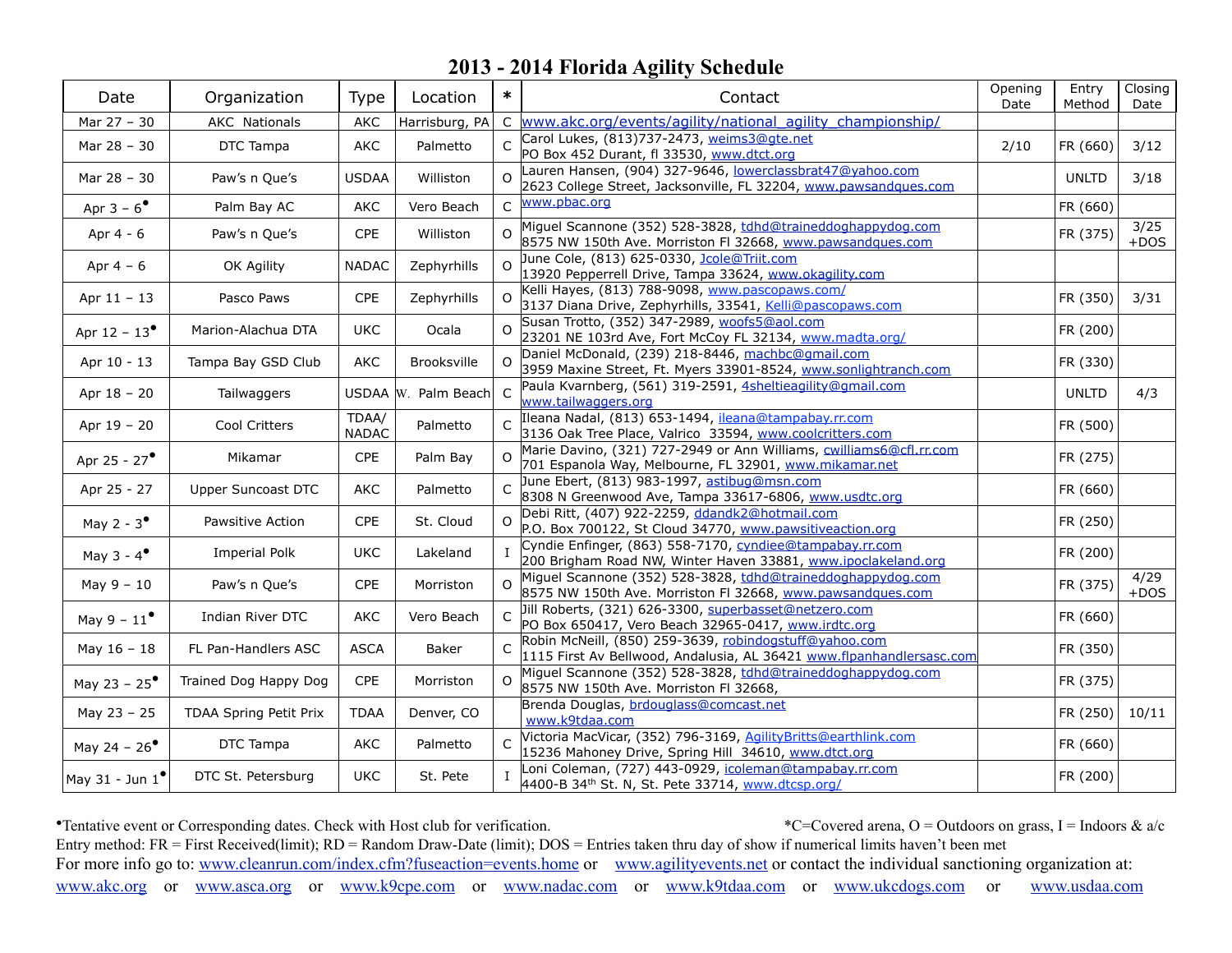| Date                     | Organization               | <b>Type</b>  | Location       | $\ast$       | Contact                                                                                                                               | Opening<br>Date | Entry<br>Method  | Closing<br>Date |
|--------------------------|----------------------------|--------------|----------------|--------------|---------------------------------------------------------------------------------------------------------------------------------------|-----------------|------------------|-----------------|
| Jun 6 - 8                | <b>CPE Nationals</b>       | CPE          |                |              | Lake Elmo, MN 0 cpe@charter.net, www.k9cpe.com                                                                                        | 2/26            | RD-3/12<br>(600) | 4/23            |
| Jun 7 - $8^{\bullet}$    | DTC Tampa                  | <b>TDAA</b>  | Tampa          | $\mathbf{I}$ | Carol Lukes, weims3@gte.net<br>PO Box 452 Durant, fl 33530, www.dtct.org                                                              |                 |                  |                 |
| Jun 20 - 22              | Calusa Dog Agility Club    | <b>AKC</b>   | Arcadia        |              | Katlynn Moffler, (239) 440-4526, trialsectary@gmail.com, calusadog@gmail.com<br>3100 14 St W, Lehigh Acres, 33971, www.calusadog.org, |                 | RD (660)         |                 |
| Jun 28 - 29              | FL Team Tournament         | <b>DACOF</b> | Kissimmee      | П.           | http://groups.yahoo.com/group/DACOF/                                                                                                  |                 | <b>UNLTD</b>     |                 |
| Jul 5 - $6^{\bullet}$    | Imperial Polk OC           | <b>UKC</b>   | Lakeland       | $\mathbf{I}$ | Cyndie Enfinger, (863) 558-7170, cyndiee@tampabay.rr.com<br>200 Brigham Road NW, Winter Haven, 33881, www.ipoclakeland.org            |                 | FR (200)         |                 |
| Jul 11 - $13^{\circ}$    | Sarasota OTC               | AKC          | Arcadia        |              | Suzanne Ellis, (941) 484-4228, bmwaus@verizon.net<br>524 Serata Street, Venice 34285-3129, www.sotcdogtraining.com                    |                 | FR (660)         |                 |
| Jul 18 - 20              | Calusa Dog Agility Club    | AKC          | Arcadia        |              | Katlynn Moffler, (239) 440-4526, trialsectary@gmail.com, calusadog@gmail.com<br>3100 14 St W, Lehigh Acres, 33971, www.calusadog.org, |                 | RD (660)         |                 |
| Jul 25 - 27              | Tallahassee DOC            | AKC          | Bainbridge, GA | $\mathbf{I}$ | June Ebert, (813) 983-1997, astibug@msn.com<br>8308 N Greenwood Ave, Tampa 33617-6806, www.junesagility.com                           |                 | FR (330)         |                 |
| Jul 26 - 27 <sup>°</sup> | Trained Dog Happy Dog      | <b>CPE</b>   | Morriston      | $\Omega$     | Miguel Scannone (352) 528-3828, tdhd@traineddoghappydog.com<br>8575 NW 150th Ave. Morriston FI 32668, noteapures@gmail.com            |                 | FR (375)         |                 |
| Jul 31 - Aug 3           | Tailwaggers Agility Club   | AKC          | Arcadia        |              | Paula Kvarnberg, (561) 319-2591, 4sheltieagility@gmail.com<br>www.tailwaggers.org                                                     |                 | FR (660)         |                 |
| Aug 2 - $3^{\bullet}$    | DTC St. Petersburg         | <b>UKC</b>   | St. Pete       | $\mathbf{I}$ | Loni Coleman, (727) 443-0929, icoleman@tampabay.rr.com<br>4400-B 34 <sup>th</sup> St. N, St. Pete 33714, www.dtcsp.org/               |                 | FR (200)         |                 |
| Aug 7 - 10               | OTC Palm Beach County      | AKC          | Arcadia        |              | June Ebert, (813) 983-1997, astibug@msn.com, www.junesagility.com<br>8308 N Greenwood Ave, Tampa 33617-6806, www.otcpbc.org           |                 | FR (660)         |                 |
| Aug 16 - $17^{\circ}$    | <b>Imperial Polk</b>       | <b>TDAA</b>  | Lakeland       | $\mathbf{I}$ | Lisa Schmeling, LRS670@gmail.com www.ipoclakeland.org                                                                                 |                 |                  |                 |
| Aug 21 - 24              | Calusa Dog Agility Club    | AKC          | Arcadia        | $\mathbf{I}$ | Jeff Boyer, (518) 461-6791, jboyer012@gmail.com, calusadog@gmail.com<br>20563 Pezzana Drive, Venice, 34292, www.calusadog.org         |                 | RD (660)         |                 |
| Sep $5 - 6^{\bullet}$    | Trained Dog Happy Dog      | <b>CPE</b>   | Morriston      | $\Omega$     | Miguel Scannone (352) 528-3828, tdhd@traineddoghappydog.com<br>8575 NW 150th Ave. Morriston FI 32668,                                 |                 | FR (375)         |                 |
| Sep 13 - 14 <sup>°</sup> | Sarasota OTC               | <b>AKC</b>   | Palmetto       |              | Suzanne Ellis, (941) 484-4228, bmwaus@verizon.net<br>524 Serata Street, Venice 34285-3129, www.sotcdogtraining.com                    |                 | FR (660)         |                 |
| Sep 19 - $21^{\bullet}$  | Greater Ocala DC           | AKC          | Ocala          | $\Omega$     | June Ebert, (813) 983-1997, astibug@msn.com www.ocaladogclub.com<br>8308 N Greenwood Ave, Tampa 33617-6806, www.junesagility.com      |                 | FR (500)         |                 |
| Sep 19 - $21^{\bullet}$  | Mikamar                    | CPE          | Palm Bay       | O            | Marie Davino, (321) 727-2949 or Ann Williams, cwilliams6@cfl.rr.com<br>701 Espanola Way, Melbourne, FL 32901, www.mikamar.net         |                 | FR (275)         |                 |
| Sep 25 - 28              | <b>NADAC Championships</b> | <b>NADAC</b> | S. Jordan, UT  |              | NADAC, PO Box 1206, Colbert, OK 74733, info@nadac.com<br>www.nadac.com/Championships.htm                                              |                 |                  |                 |
| Sep 26 - 28 <sup>°</sup> | DTC Tampa                  | AKC          | Palmetto       | C            | Carol Lukes, weims3@gte.net<br>PO Box 452 Durant, fl 33530, www.dtct.org                                                              |                 | FR (660)         |                 |
| Oct 4 - 5                | DOC of Hollywood           | AKC          | Davie          |              | Jenny Cronin, (561) 827-5489, www.dogclubofhollywood.com<br>3645 Dorrit Ave, Boynton Bch 33436-2741, gogators11@aol.com               | 8/4             | FR (660)         | 9/20            |
| Oct $4 - 5$              | OK Agility                 | <b>NADAC</b> | Zephyrhills    | $\Omega$     | June Cole, (813) 625-0330, <u>Jcole@Triit.com</u><br>Ellen Kurland (813) 325-9787, www.okagility.com                                  |                 |                  |                 |

This Calendar is sponsored by:

PAWS IN MOTION, LLC OBEDIENCE & AGILITY TRAINING

[www.paws-in-motion.com](http://www.paws-in-motion.com) (305) 251-JUMP (5867) [TracyPaws@gmail.com](mailto:TracyPaws@gmail.com)

Contact: Tracy Hanna for corrections or additions (305) 251-5867 [Lynhanna@aol.com](mailto:Lynhanna@aol.com)

Aoti